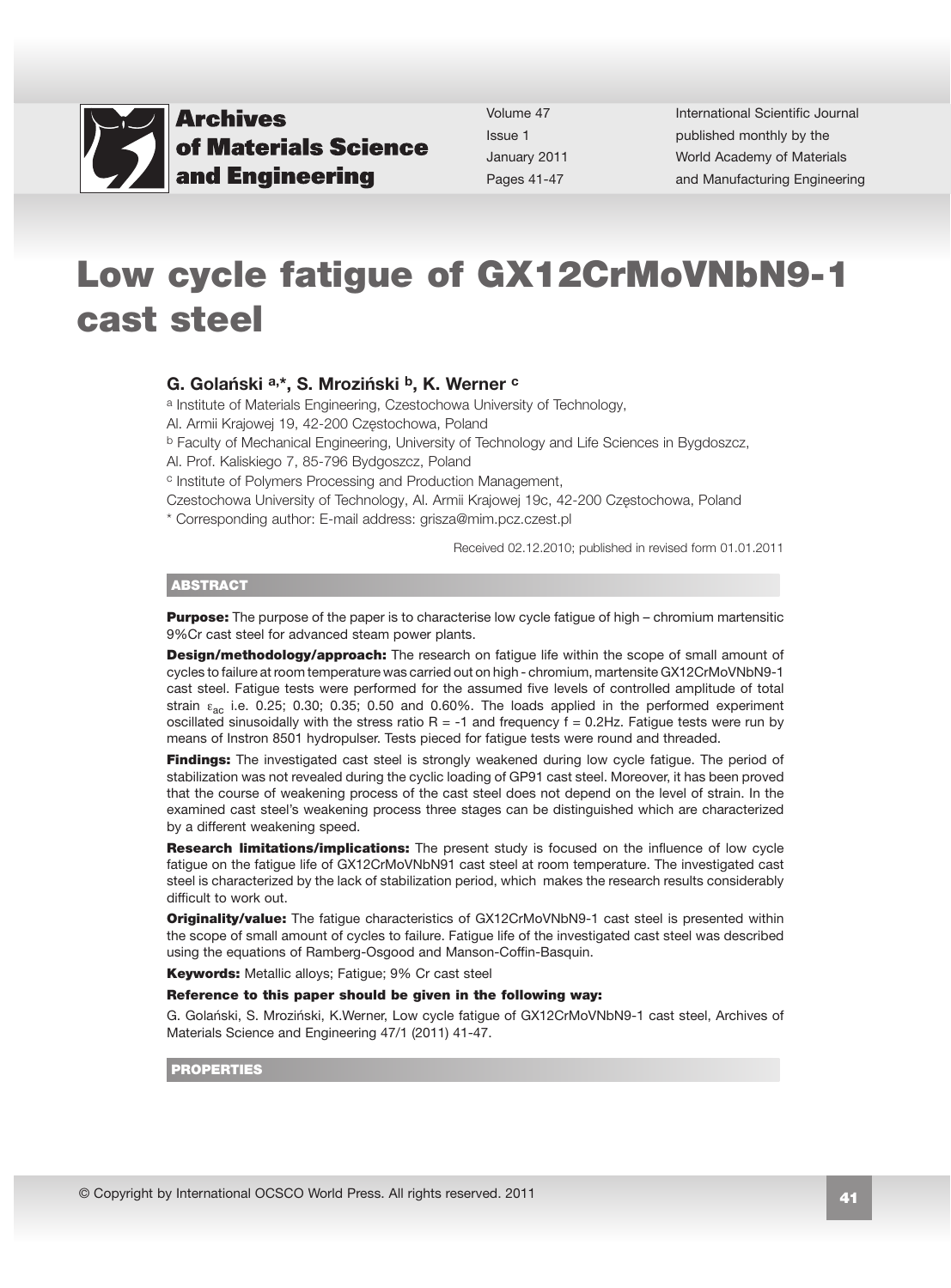# **1. Introduction**  1. Introduction

Changing loads of construction elements may result in elasticplastic strains. They are the cause of hysteresis loops forming in each of the stress cycles. Under the changing load the characteristic loop quantities are generally subject to variation.

When peak stresses decrease in the following stress cycles, at the stable value of total strain  $\varepsilon_{ac}$  or plastic strain  $\varepsilon_{an}$ , the material is subject to cyclic weakening. However, the cyclic strengthening occurs when the stresses are on the rise. For many materials the changes in hysteresis loops appear to a certain number of stress cycles after which they stabilize at some level, giving a state of saturation determined by the value of saturation stress  $\sigma_{an}$  or saturation strain  $\varepsilon_{an}$ . The state of saturation is in some cases attainable after a few dozen or a few hundred stress cycles. For a majority of construction materials the saturation state is most frequently obtained after 1/3 of the number of cycles to failure, and sometimes after half the cycles to failure [1,2].



Fig. 1. Microstructure of GP91 cast steel after heat treatment (explanation in the text), a) OM; b) TEM, thin foil

On the basis of experimental tests run at various levels of amplitude of total or plastic strain, the characteristics of material behaviour are being determined within the scope of low cycle strength, i.e. for large strains of material resulting from high level of cyclic loading. In practice such characteristics are a source of essential information necessary for constructing elements of machines and appliances working under the changing load in the conditions of high stress level [1,3,4].

Predictable behaviour of the material within the scope of low cycle fatigue is possible only as the approximate one with a large degree of uncertainty. In general, the material strengthening can be expected when the ratio of tensile strength  $R_m$  to the clear yield strength or proof stress  $R_e$  ( $R_m/R_e$ ) is higher than 1.4, whereas its weakening - with the ratio of  $R_m/R_e \le 1.2$ . [1,4-7]. As for the low cycle strength, the behaviour of most metals, particularly alloy steels, is dependent on the history of loading and heat treatment. Therefore, the same material can have various levels of saturation stress or saturation strain [4,7,8].

A significant phenomenon appearing in the elements of steam turbines serviced at elevated temperatures is low cycle fatigue occurring at low frequency of changes, e.g. during repeated putting the power units into and out of operation and their and loading changes. According to literature data [9-13] fatigue, and especially low cycle fatigue, constitutes ca. 65% of the damages in massive turbine cylinders and valve chambers.

The paper presents the research results ranging over low cycle fatigue of the high-chromium martensitic GX12CrMoVNbN9-1 (GP91) cast steel. The GP91 cast steel is designed for service in power units working under the so-called supercritical parameters. The paper provides characteristics of behaviour of the cast steel under the conditions of cyclic loading with a tension-compression effect at room temperature and high levels of total strain. Moreover, the results of research in the system of total strain amplitude - stress amplitude were described with the Ramberg-Osgood dependence. These results were the basis for plotting a graph of the Manson-Coffin-Basquin fatigue life.

# **2. The investigated material and**  2. The investigated material and method**methodology of research**  ology of research

The material under research was GX12CrMoVNbN9-1(GP91) cast steel with chemical composition included in Table 1. The cast steel for investigation was heat treated:  $1040^{\circ}$ C/12 h/oil+ 760°C/12 h/air+750°C/8 h/furnace. The investigation of GP91 cast steel's microstructure in the initial state (after heat treatment) was performed by means of an optic microscope, Axiovert 25 and high-resolution transmission electron microscope, (HREM) JOEL JEM-3010. Metallographic microsections prepared in a conventional way (through grinding and polishing) were etched using Vilella's reagent. Thin foil for transmission microscopy was prepared by window thinning method using 10% perchlore acid in methanol as electrolyte. Particles of secondary phases were extracted in carbon replicas. Moreover, the identification of particles was carried out with the usage of thin foils. They were analyzed using selected area electron diffraction (SAD).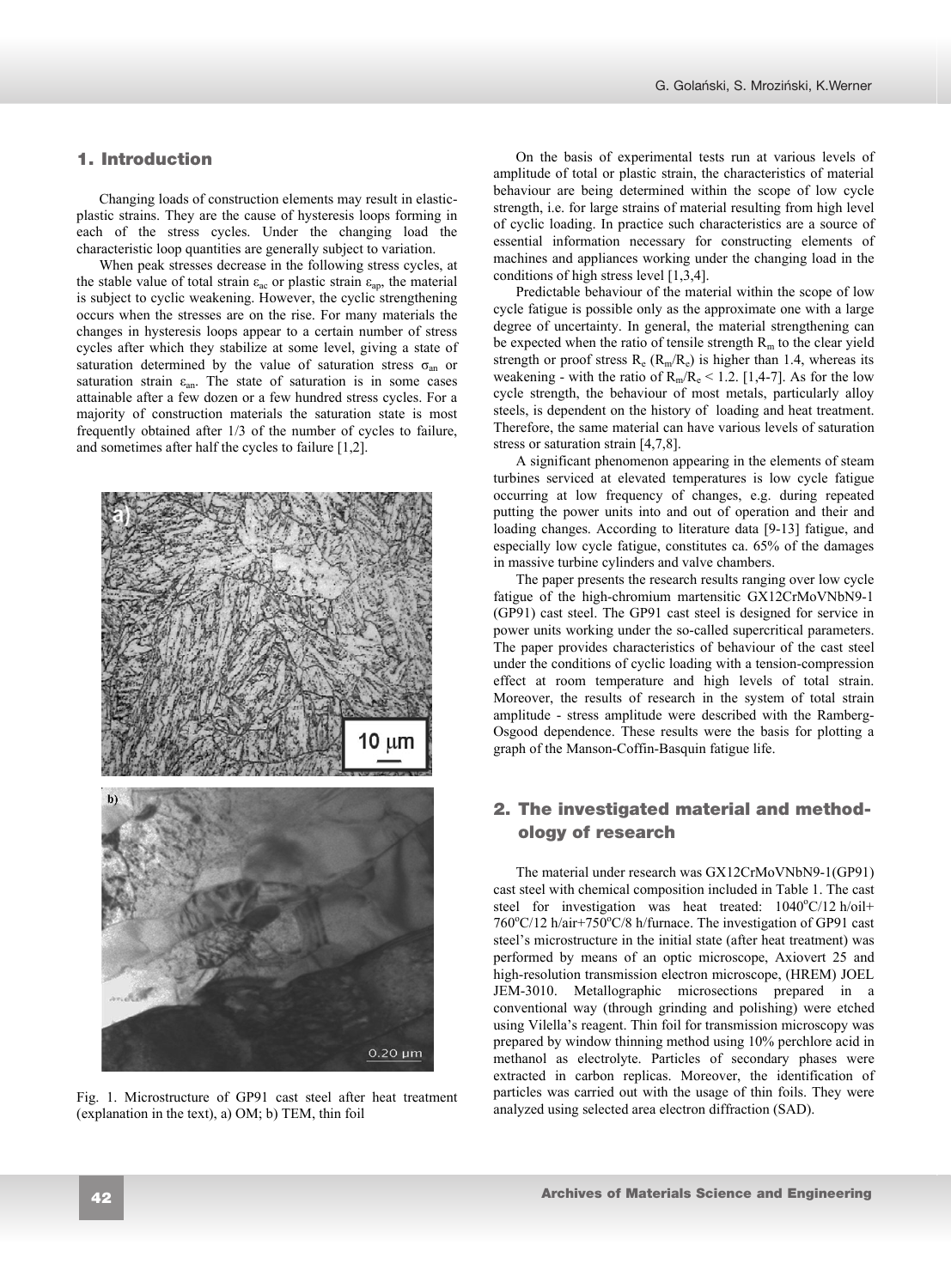Extraction replicas were prepared from well polished and carbon coated specimens using Vilella's reagent. An example of microstructure of the investigated cast steel after heat treatment (in the as-received condition) is illustrated in Fig. 1. The examined cast steel in the as-received condition was characterized by a typical microstructure for this group of steels/cast steels with 9-12% Cr - the microstructure of high-tempered martensite with numerous precipitations of  $M_{23}C_6$  carbides and MX nitrides. The microstructure of GP91 cast steel after the above-mentioned treatment consisted of lath martensite with large dislocation density as well as the polygonized ferrite grains. The  $M_{23}C_6$ carbides were precipitated mostly on grain boundaries of former austenite grain and the boundaries of subgrains/martensite laths. However, the fine dispersive precipitations of the MX type were precipitated mainly on the dislocations inside martensite laths. Description of the high chromium, martensite cast steel and martensite steel microstructure has been shown in [e.g. 14-16]. Mechanical properties of the GX12CrMoVNbN9-1 (GP91) cast steel cast steel in as received condition (after heat treatment) have been shown in Table 2.

#### Table 1.

Chemical composition of GP91 cast steel, %mass

| C Si Cr Mo V Nb N |                                                  |  |  |
|-------------------|--------------------------------------------------|--|--|
|                   | $0.12$ $0.31$ $8.22$ $0.90$ $0.12$ $0.07$ $0.04$ |  |  |

Table 2.

Mechanical properties of GX12CrMoVNbN9-1 (GP91) cast steel in as received condition (after heat treatment)

| Mechanical properties |     |               |         |  |  |
|-----------------------|-----|---------------|---------|--|--|
| $Rp_{0.2}$            | Rm. | л,            |         |  |  |
| MPa                   | MPa | $\frac{0}{0}$ | MPa     |  |  |
| 488                   | 640 | 7Δ            | 205 339 |  |  |
|                       |     |               |         |  |  |

Tests pieced for fatigue tests were round and threaded (Fig. 2). The tests were carried out at room temperature for the assumed five levels of controlled amplitude of total strain  $\varepsilon_{ac}$  = 0.25, 0.30, 0.35, 0.50 and 0.60%. The applied loading was oscillating sinusoidally with the stress ratio  $R = -1$  and frequency  $f = 0.2$  Hz. The fatigue tests were run by means of Instron 8501 hydropulser.



Fig. 2. Test piece for fatigue tests within the scope of small number of cycles

# **3. Results and their disccusions**  3. Results and their disccusions

Fig. 3 shows examples of hysteresis loops obtained at four levels of strain amplitude  $\varepsilon_{ac} = 0.25$ ; 0.35; 0.50 and 0.60 %. What can be noticed on the basis of performed research is a decrease in the value of stress amplitude -  $\sigma_a$  in the following stress cycles and growth of plastic strain amplitude -  $\varepsilon_{ap}$ .

Such changes were observed for all the assumed levels of total strain amplitude -  $\varepsilon_{ac}$ .

For their description Fig. 4 shows graphs of changes in the hysteresis loop parameters ( $\varepsilon_{ac}$ ,  $\varepsilon_{ap}$ ) in the function of the stress cycles number for five strain levels assumed in the research. The obtained graphs prove that the loop shape undergoes changes observed in Fig. 3. Analysis of the graphs of changes in stress (Fig. 4a) and strain (Fig. 4b) allows to notice their qualitative similarity, which consists in the occurrence of three similar stages at different levels of strain. They are illustrated in Fig. 4 on the example of stress and strain curves obtained at one level of strain  $\varepsilon_{ac}$  = 0.25%. Occurring in the below order, these are:

Stage I in which the cast steel is subject to intense weakening. It is proved by a fast decrease in stress  $\sigma_a$  in the following stress cycles and at the same time an increase in strain  $\varepsilon_{ap}$ . The weakening speed of the cast steel is decreasing along with the growth of load cycles number (damage extent). Duration of this stage depends on the level of strain and ranges from ca. 5% of all cycles to the crack  $N_f$  at the strain level  $\varepsilon_{ac} = 0.25\%$ , to ca. 30% at the level  $\varepsilon_{ac} = 0.6\%$ .

Stage II in which the stress amplitude  $\sigma_a$  goes on to decrease uniformly with the simultaneous growth of amplitude  $\varepsilon_{ap}$ . Linear character of the changes in the analyzed parameters shows that the weakening speed is constant at this stage. Its duration decreases along with the growth of strain level  $\varepsilon_{ac}$  and amounts to ca. 90% of the cycles to the crack  $N_f$  at the level  $\varepsilon_{ac} = 0.25\%$ , to ca. 30% of the cycles  $N_f$  at the level  $\varepsilon_{ac} = 0.6\%$ .

Stage III in which the material is subject to further weakening (fall of the stress level  $\sigma_a$  and simultaneous growth of  $\varepsilon_{ap}$ ) with the growing speed till the moment of total crack of the test piece. At this stage the fatigue crack of the test piece is initiated and continues to develop. Duration of this stage diminishes along with an increase in the strain amplitude level  $\varepsilon_{ac}$  from ca. 10% of the cycles to the crack  $N_f$  at the level  $\varepsilon_{ac} = 0.25\%$ , to around 5% of the cycles  $N_f$  at the level  $\varepsilon_{ac} = 0.6\%$ .

The graphs (Fig. 4) presenting the basic parameters of hysteresis loops prove the lack of stabilization period of cyclic properties of the cast steel. Thus it is considerably difficult to arrive at the research results. For this reason, the relations between parameters of loops  $\sigma_a$  and  $\varepsilon_{ap}$ , being essential for the analytic description, were taken from the period corresponding to half the fatigue life ( $n/N = 0.5$  N<sub>f</sub>). For the analytic description of the relation between stress  $\sigma_a$  and strain  $\varepsilon_{ap}$  the below power function was adopted:

$$
\lg \sigma_a = \lg K' + n' \lg \varepsilon_{ap} \tag{1}
$$

where:

*K'* - strain curve factor,

*n'* - strain curve exponent.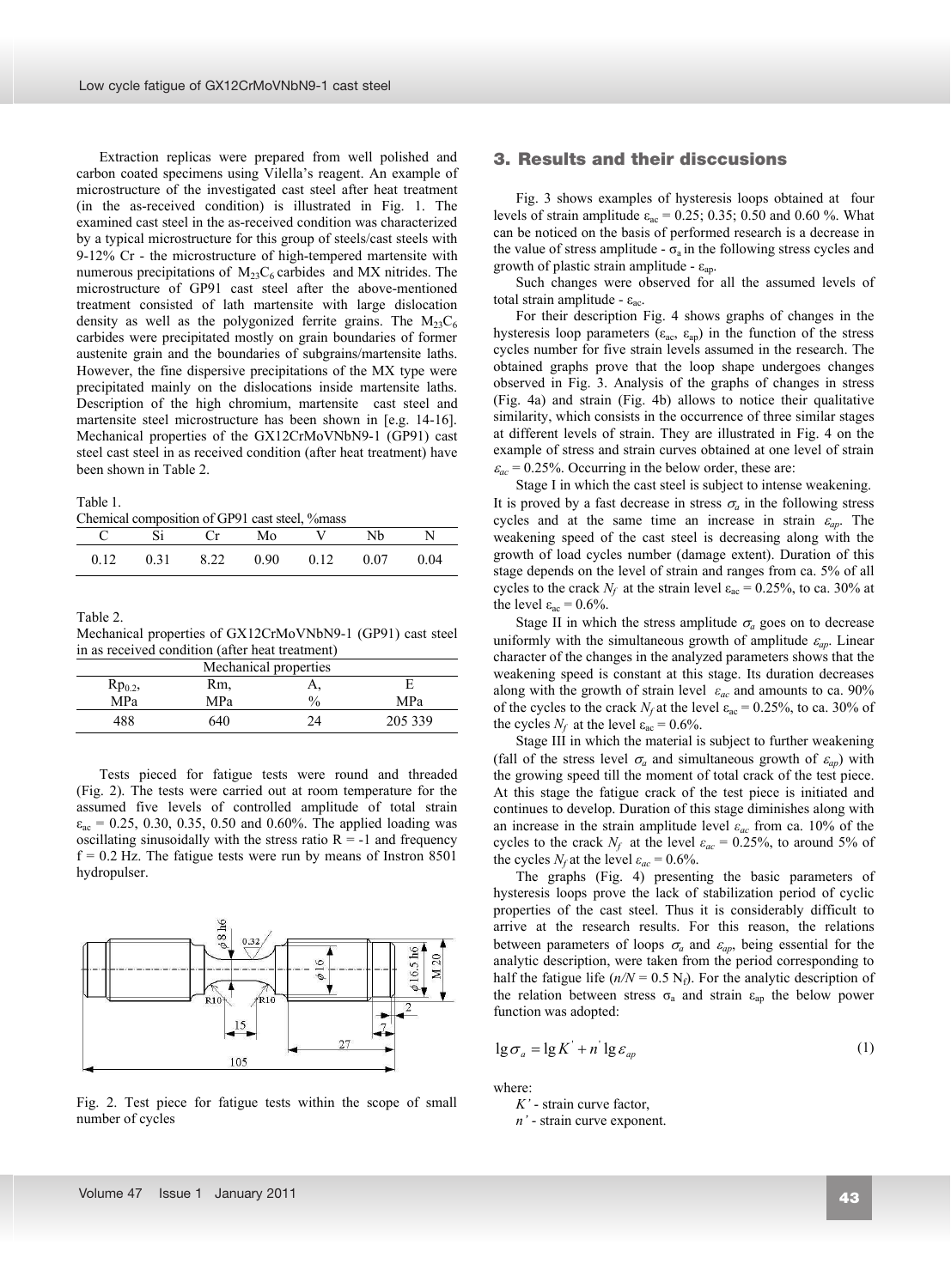

Fig. 3. Hysteresis loops at the amplitude of total strain  $\varepsilon_{ac}$ : a) 0.25%; b) 0.35%; c) 0.50%; d) 0.60%

Strain curve obtained as a result of approximation of the loop parameters  $(\sigma_a, \epsilon_{ap})$  with an equation (2) from the periods corresponding to half the fatigue life of the GP91 cast steel is presented in Fig. 5. The parameters of equation (2) were used in the description of cyclic strain curve.

The curve of cyclic strain (Fig. 5) of the examined cast steel was approximated with an equation proposed by Ramberg-Osgood, whose first part concerns the scope of elastic strains and the second one - plastic strains [1]:

$$
\varepsilon_{ac} = \frac{\sigma_a}{E} + \left(\frac{\sigma_a}{K'}\right)^{\frac{1}{n}} \tag{2}
$$

where:

*E* - Young module; MPa.

Figure 6 presents hysteresis loops assumed for the analytic description of the cast steel material data obtained from the life period  $n/N_f = 0.5$ . Additionally, the figure includes the curve of cyclic strain described by equation (2) as well as the curve of static tension.

The cyclic strain curve, drawn through the vertices of hysteresis loops, lies below the static (monotonic) tensile curve. This dependence applies to strains bigger than ca. 0.1% (Fig. 5). The position of the mentioned curves towards one another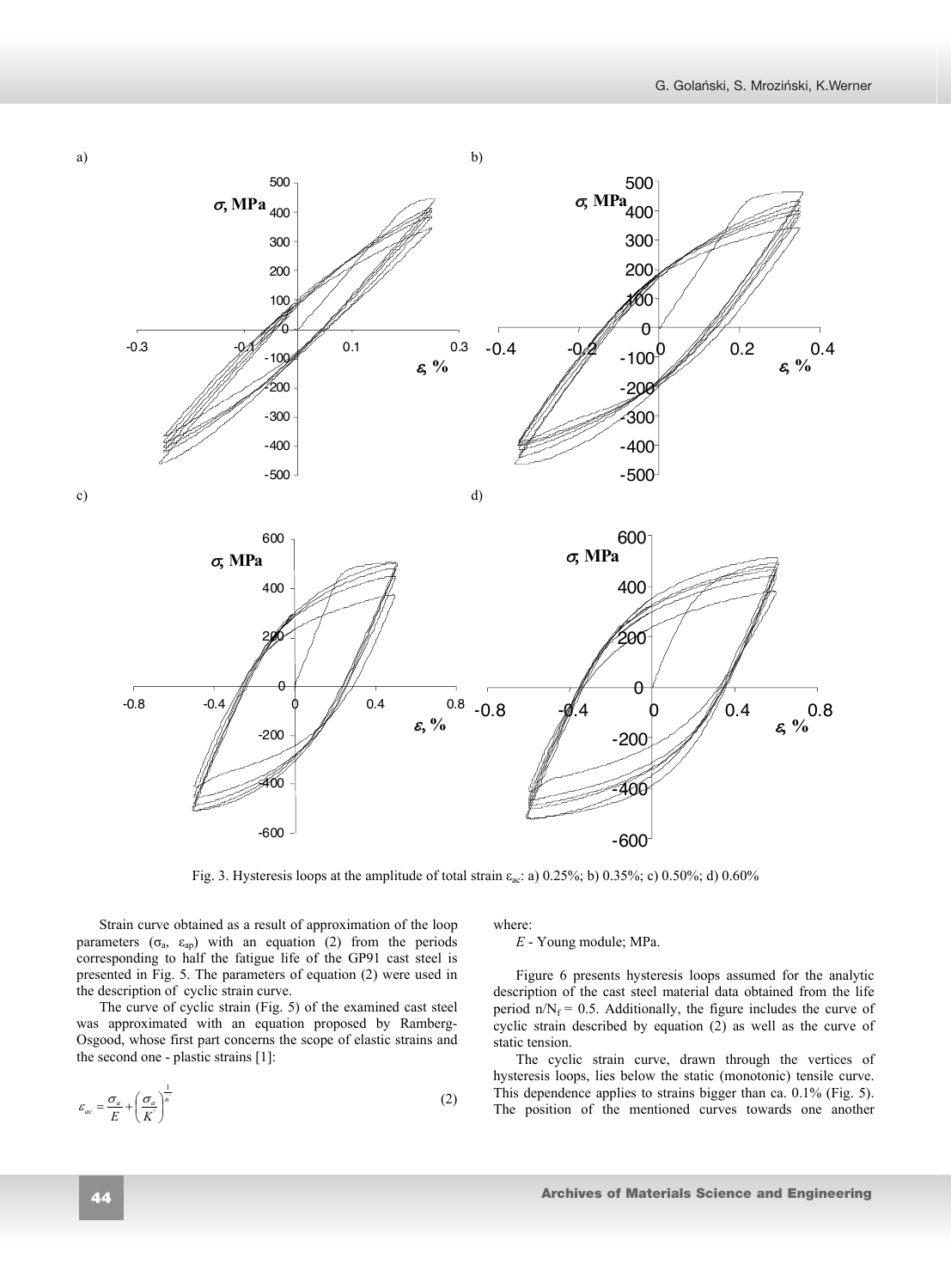supports the previous statement about cyclic weakening of the examined cast steel.

On the basis of results of the fatigue tests a graph of fatigue has been plotted. For the analytic description of the graph the Manson-Coffin-Basquin equation was used [1,6,8]:

$$
\frac{\Delta \varepsilon_{ac}}{2} = \frac{\Delta \varepsilon_{ac}}{2} + \frac{\Delta \varepsilon_{ap}}{2} = \frac{\sigma_f}{E} \left( 2N_f \right)^{\beta} + \varepsilon_f \left( 2N_f \right)^{\beta} \tag{3}
$$

where:

b - fatigue life exponent,

c - cyclic strain exponent,

 $\sigma_f$ - fatigue life factor, MPa,

 $\varepsilon$ <sub>f</sub> - cyclic plastic strain factor.



Fig. 4. Changes of the hysteresis loop parameters at five levels of strain: a)  $\sigma_a = f(n)$ , b)  $\varepsilon_{ap} = f(n)$ 



Fig. 5. The strain curve for GX12CrMoVNbN9-1

The values of hysteresis loop parameters and fatigue life obtained in the tests are shown in Table 3

| Table 3.                 |  |
|--------------------------|--|
| Results of fatigue tests |  |

| $\varepsilon_{ac}$<br>$\frac{0}{0}$ | $\varepsilon_{ae}$<br>$\frac{0}{0}$ | $\varepsilon_{ap}$<br>$\frac{0}{0}$ | Number of reversals<br>to failure, $2N_f$ | <b>Saturation stress</b><br>$\sigma_{\rm a}$ , MPa |
|-------------------------------------|-------------------------------------|-------------------------------------|-------------------------------------------|----------------------------------------------------|
| 0.60                                | 0.249                               | 0.351                               | 2 0 0 0                                   | 466                                                |
| 0.60                                | 0.248                               | 0.352                               | 1800                                      | 460                                                |
| 0.50                                | 0.235                               | 0.264                               | 2 4 0 0                                   | 452                                                |
| 0.50                                | 0.232                               | 0.267                               | 2600                                      | 445                                                |
| 0.35                                | 0.220                               | 0.130                               | 11 600                                    | 420                                                |
| 0.35                                | 0.216                               | 0.134                               | 10 800                                    | 412                                                |
| 0.30                                | 0.205                               | 0.093                               | 20 322                                    | 402                                                |
| 0.30                                | 0.205                               | 0.095                               | 21 000                                    | 405                                                |
| 0.25                                | 0.191                               | 0.058                               | 70 952                                    | 381                                                |
| 0.25                                | 0.191                               | 0.058                               | 78 000                                    | 370                                                |
|                                     |                                     |                                     |                                           |                                                    |

The values of saturation stress obtained for the investigated cast steel at the total strain level of 0.6% are similar to the results achieved for P91 steel. Fatigue life of the GP91 cast steel for this level of strain is over three times as low as that of P91 steel [17].

The curve of fatigue life for GP91 cast steel at room temperature plotted after approximation of research results with an equation (3) is presented in Fig. 7, with the parameters of equation included (3).

Table 4 presents coefficients obtained from the curve approximation (Fig. 7) of the fatigue tests results within small amount of cycles to failure of GP91 cast steel, according to the equation (3). Moreover, Table 4 includes the values of coefficients of the Ramberg-Osgood equation for the examined material (2).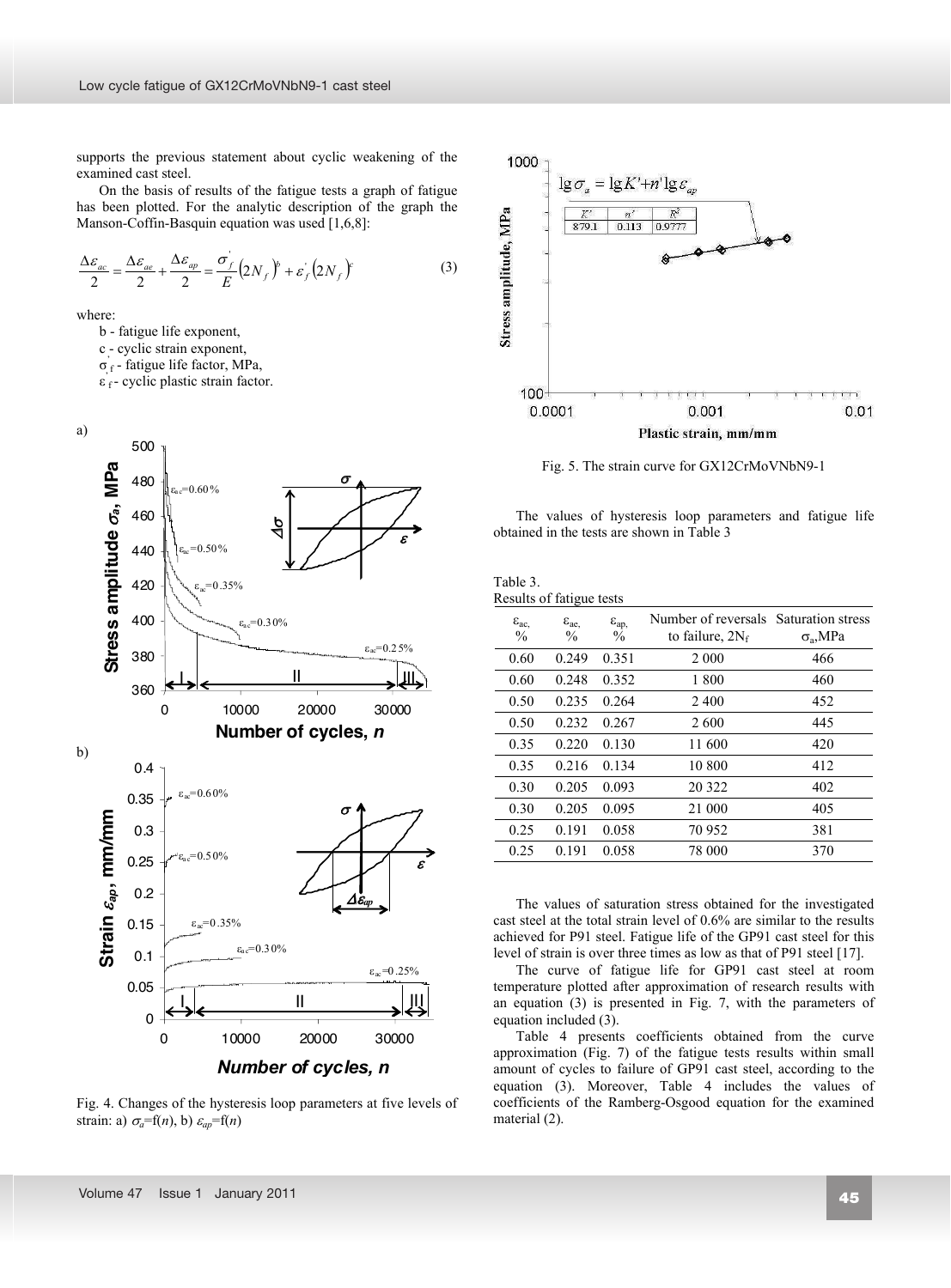| T<br>           |       |                                       |               |                               |              |                               | 227<br>21 |
|-----------------|-------|---------------------------------------|---------------|-------------------------------|--------------|-------------------------------|-----------|
| MPa             |       | $\cdots$<br>$\Lambda$ De<br>а<br>IVIL | ۸D۰<br>тутт а |                               |              | $\overline{\phantom{0}}$      |           |
| 970<br><u>,</u> | 0.272 | 205220<br>ر ر ن                       | 970<br>৴.৻    | $\gamma_{\varDelta\varDelta}$ | 06737<br>- 1 | $\sim$<br>$\sqrt{4}$<br>- ^ 4 | 3700      |





Fig. 6. Position of the curves of static tension and cyclic strain: 1- static tension curve; 2 - cyclic strain curve; 3 - hysteresis loops



Fig. 7. Curve of the cast steel fatigue life

# **4. Summary**  4. Summary

The research covered the tests of martensitic GX12CrMoVNbN9-1 (GP91) cast steel within the scope of small number of stress cycles to failure. Fatigue tests of the cast steel were carried out at room temperature. During low cycle fatigue the investigated cast steel becomes significantly weaker. In the case of GP91 cast steel  $R_m/R_{p0.2} = 1.3$ , there is no experimental evidence for the reference index of the material behaviour towards weakening.

The course of weakening process of the cast steel does not depend on the level of strain. In the weakening process there are three distinguishable stages which are characterized by a different weakening speed.

The lack of stabilization period of GP91 cast steel makes it considerably difficult to arrive at the research results. For this reason during the work on results some parameters were adopted as representative at five levels of strain. These were the parameters of loops from the period corresponding to half the number of cycles to crack in the test piece n/ $N_f = 0.5$ . It should be noted that the material data obtained thus characterize only momentary properties of the cast steel from one period of fatigue life. Failing to consider the weakening of the cast steel while calculating fatigue life may lead to diversity of results obtained on the basis of the fatigue life calculations and tests.

# **Acknowledgements**  Acknowledgements

Scientific work funded by the Ministry of Education and Science in the years 2010-2012 as a research project No. N N507 510 838. Author would like to extend his sincere thanks to Alstom Power Sp. z o.o. in Elbląg (Metallurgic Plant) for providing the material for research.

# **Nomenclature**  Nomenclature

 $\varepsilon_{ac}$  – total strain amplitude  $\varepsilon_{ap}$  – plastic strain amplitude  $\varepsilon_{as}$  – plastic strain amplitude  $\varepsilon$ <sub>an</sub> – saturation strain  $\sigma_{\rm a}$  – stress amplitude  $\sigma_{an}$  – saturation stress  $N_f$  – number cycles to the crack n- numer of cycles

# **References**  References

- [1] S. Kocańda, Fatigue failure of metals, Sijthoff & Noordhoff International Publishers, Amsterdam, 1978.
- [2] C.E. Feltner, R.W. Landgraf, Selecting materials to resist low cycle fatigue, Journal of Basic Engineering (1971) 445-452.